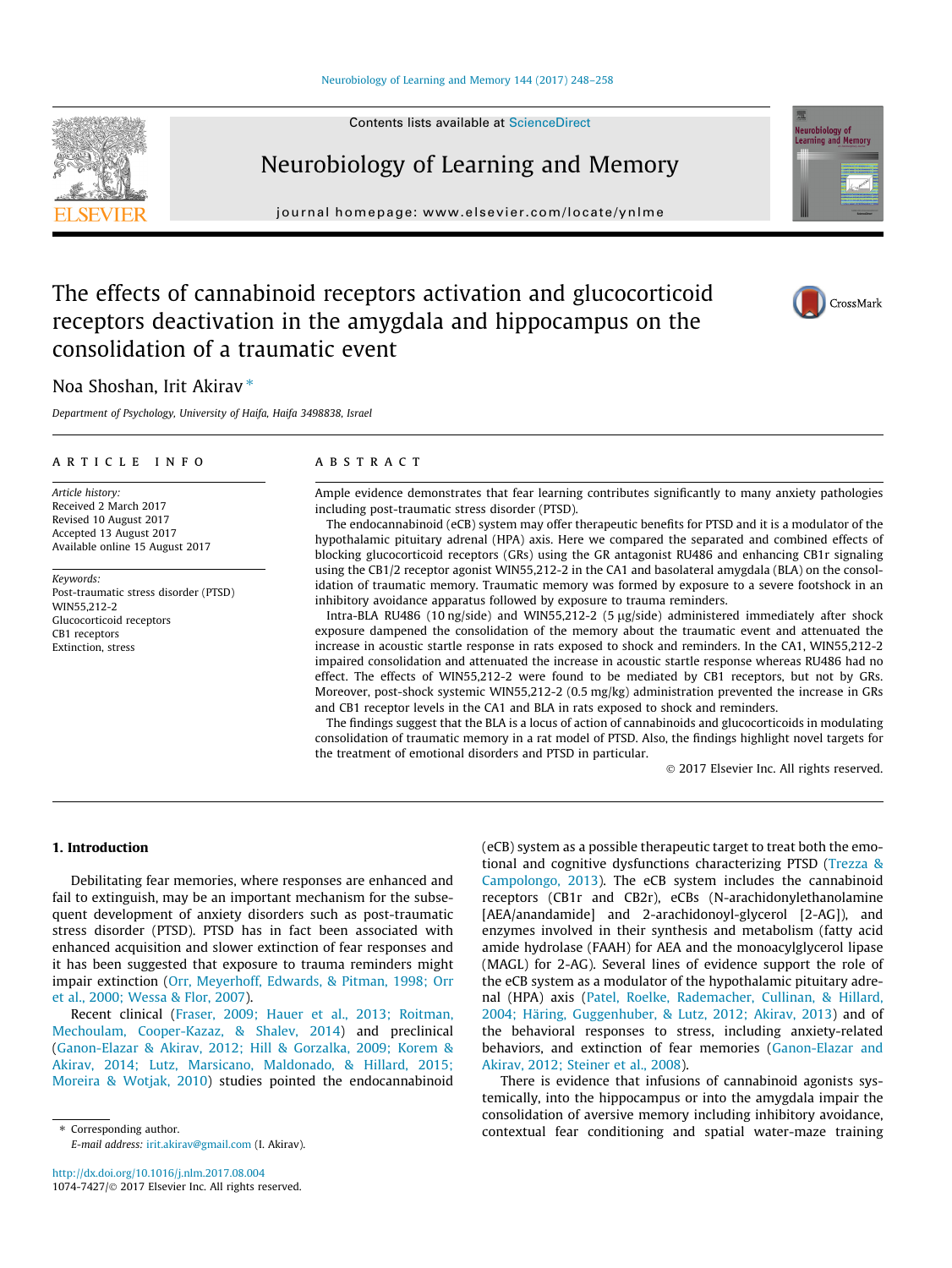(Barros et al., 2004; Castellano, Rossi-Arnaud, Cestari, & Costanzi, 2003; Pamplona & Takahashi, 2006; Robinson et al., 2008; Kuhnert, Meyer, & Koch, 2013; Moshfegh, Babaei, Oryan, Soltani, & Zarrindast, 2011; Nasehi, Sahebgharani, Haeri-Rohani, & Zarrindast, 2009; Rezayof, Sardari, Zarrindast, & Nayer-Nouri, 2011; Zarrindast, Ghiasvand, Rezayof, & Ahmadi, 2012). However, there is contrasting evidence that intra-BLA post-training infusions of cannabinoids enhance the consolidation of inhibitory avoidance tested 48 h after conditioning (Atsak et al., 2015; Campolongo et al., 2009; Morena et al., 2014).

Glucocorticoid hormones are essentially involved in strengthening the consolidation of long-term memory of emotionally arousing experiences in animals and humans (Buchanan & Lovallo, 2001; De Kloet, Oitzl, & Joëls, 1999; Joëls, Pu, Wiegert, Oitzl, & Krugers, 2006; Kuhlmann & Wolf, 2006; Roozendaal, 2000; Sandi et al., 2007; De Quervain, Aerni, Schelling, & Roozendaal, 2009; Roozendaal & McGaugh, 2011; Schwabe, Joëls, Roozendaal, Wolf, & Oitzl, 2012). Intra-BLA or intra-hippocampal glucocorticoid receptor (GR) antagonists were found to block the effects of stress on memory and plasticity (Maroun & Akirav, 2008; Ramot & Akirav, 2012; Sapolsky, 2003; Segev & Akirav, 2016) and to impair aversive memory such as contextual fear conditioning and spatial learning in a water maze (Cordero, Kruyt, Merino, & Sandi, 2002; Cordero & Sandi, 1998; Donley, Schulkin, & Rosen, 2005; Fleshner, Pugh, Tremblay, & Rudy, 1997; Pugh, Fleshner, & Rudy, 1997; Roozendaal & McGaugh, 1997). Thus, it has been suggested that GRs are critically involved in the formation of aversive/emotional memories.

Blocking GRs and enhancing eCBs were found to prevent the effects of stress on a variety of memory tasks (de Kloet, de Kock, Schild, & Veldhuis, 1988; Ganon-Elazar & Akirav, 2013; Maroun & Akirav, 2008; Oomen, Mayer, de Kloet, Joels, & Lucassen, 2007; Ramot & Akirav, 2012; Roozendaal, Brunson, Holloway, McGaugh, & Baram, 2002; Segev, Ramot, & Akirav, 2012; Segev, Rubin, Abush, Richter-Levin, & Akirav, 2014; Wulsin, Herman, & Solomon, 2010). Moreover, studies indicate a bidirectional relationship between glucocorticoids and the eCB system (for review see: Akirav, 2013; Di, Malcher-Lopes, Halmos, & Tasker, 2003; Tasker & Joëls, 2015; Di et al., 2016; Hillard, Beatka, & Sarvaideo, 2016; Morena, Patel, Bains, & Hill, 2016). ECBs play a key role in regulation of the HPA axis under basal and stressful conditions (Patel et al., 2004; Steiner & Wotjak, 2008; Ganon-Elazar & Akirav, 2009; Hill et al., 2010a; Ganon-Elazar & Akirav, 2012; Ganon-Elazar & Akirav, 2013; Gray et al., 2015; Hill & Tasker, 2012). Stress and glucocorticoids can trigger eCB synthesis and CB1 receptors signaling to constrain HPA axis activity under acute conditions (Hill et al., 2011; Marsicano et al., 2002; Rademacher et al., 2008), whereas chronic corticosterone or chronic unpredictable stress leads to a functional down-regulation in CB1 receptors signaling (Patel & Hillard, 2008).

Here we aimed to compare the separated and combined effects of blocking GRs and enhanced CB1r signaling on the consolidation of a traumatic memory. To that end, rats were microinjected with the CB1/2 receptor agonist WIN55,212-2 or the GR antagonist RU486 into the BLA and CA1 immediately after a traumatic event and tested for fear consolidation, extinction and acoustic startle response a month later. We also examined alterations in CB1r and GRs in the BLA and CA1.

We used a PTSD model in which rats are exposed to a severe footshock in an inhibitory avoidance apparatus followed by contextual situational reminders (SRs) of the shock, and tested one month after shock exposure. Previous studies with this model demonstrated that mice showed increased anxiety-like behaviors, heightened startle reflexes, learned helplessness, and impaired social behavior (Louvart, Maccari, Ducrocq, Thomas, & Darnaudéry, 2005; Pynoos, Ritzmann, Steinberg, Goenjian, & Prisecaru, 1996). We recently found that rats exposed to shock and reminders showed impaired fear extinction, impaired plasticity in the hippocampal-accumbens pathway, and enhanced latency to startle one week after shock exposure (Korem & Akirav, 2014).

#### 2. Materials and methods

#### 2.1. Animals

Male Sprague-Dawley rats (60 days old,  $\sim$ 300 g; Harlan, Jerusalem, Israel) were caged together (5 per cage) at  $22 \pm 2$  °C under 12h light/dark cycles. Rats were allowed water and laboratory rodent chow ad libitum. The experiments were approved by the University of Haifa Ethics and Animal Care Committee, and adequate measures were taken to minimize pain or discomfort.

#### 2.2. Pharmacological agents

The CB1/2 receptor agonist WIN55,212-2 (5  $\mu$ g/side or 0.5 mg/ kg i.p.) and the CB1r antagonist AM251 (0.3 ng/side, Cayman Chemicals) were dissolved in 10% dimethylsulfoxide (DMSO), 5% Tween-80, 1% absolute ethanol and saline (0.9% NaCl). Controls were given the vehicle only. The GR antagonist RU486 (10 ng/side; Sigma) was first dissolved in 100% ethanol and subsequently diluted in saline to reach the appropriate concentration. The final concentration of ethanol was 2%. Controls were given the vehicle only. The vehicle used in Fig. 2b, c, f and g contained final concentration of 10% dimethylsulfoxide (DMSO), 5% Tween-80, 2% absolute ethanol and saline (0.9% NaCl). Drug concentrations were based on previous studies (Ganon-Elazar & Akirav, 2012; Ganon-Elazar & Akirav, 2013; Korem & Akirav, 2014; Ramot & Akirav, 2012; Segev et al., 2012(.

#### 2.3. Cannulation and drug microinjection

Rats were anesthetized with 4.8 ml/kg Equithesin (2.12% w/v MgSO4 10% ethanol, 39.1% v/v propylene glycol, 0.98% w/v sodium pentobarbital, and 4.2% w/v chloral hydrate), restrained in a stereotactic apparatus (Stoelting, Wood Dale, IL), and implanted bilaterally with a stainless steel guide cannula aimed at the BLA or the CA1. The cannulas were positioned in place with acrylic dental cement and secured by two skull screws. A stylus was placed in the guide cannula to prevent clogging. Animals were allowed one week to recuperate before being subjected to experimental manipulations.

For microinjection, the stylus was removed from the guide cannula, and a 28-gauge injection cannula, extending 1.0 mm from the tip of the guide cannula connected via PE20 tubing to a Hamilton micro syringe driven by a microinfusion pump (PHD1000, Harvard Apparatus, USA) was inserted. Microinjection was performed bilaterally in 0.5  $\mu$ L volume per side delivered over 1 min.

As we previously demonstrated, microinjection of  $0.5 \mu l$  dye locally into the BLA or CA1 does not spread outside the boundaries of these areas (Abush & Akirav, 2010; Ganon-Elazar & Akirav, 2013). In the current work we have verified the location of the cannula tips histologically so that they all fall within the BLA or the CA1. Rats with misplaced cannulae were excluded from the experiment. While minor diffusion of the drug into neighboring areas cannot be completely excluded, we have demonstrated robust and distinct behavioral results after the microinjection into the CA1 and BLA (Fig. 2b and f).